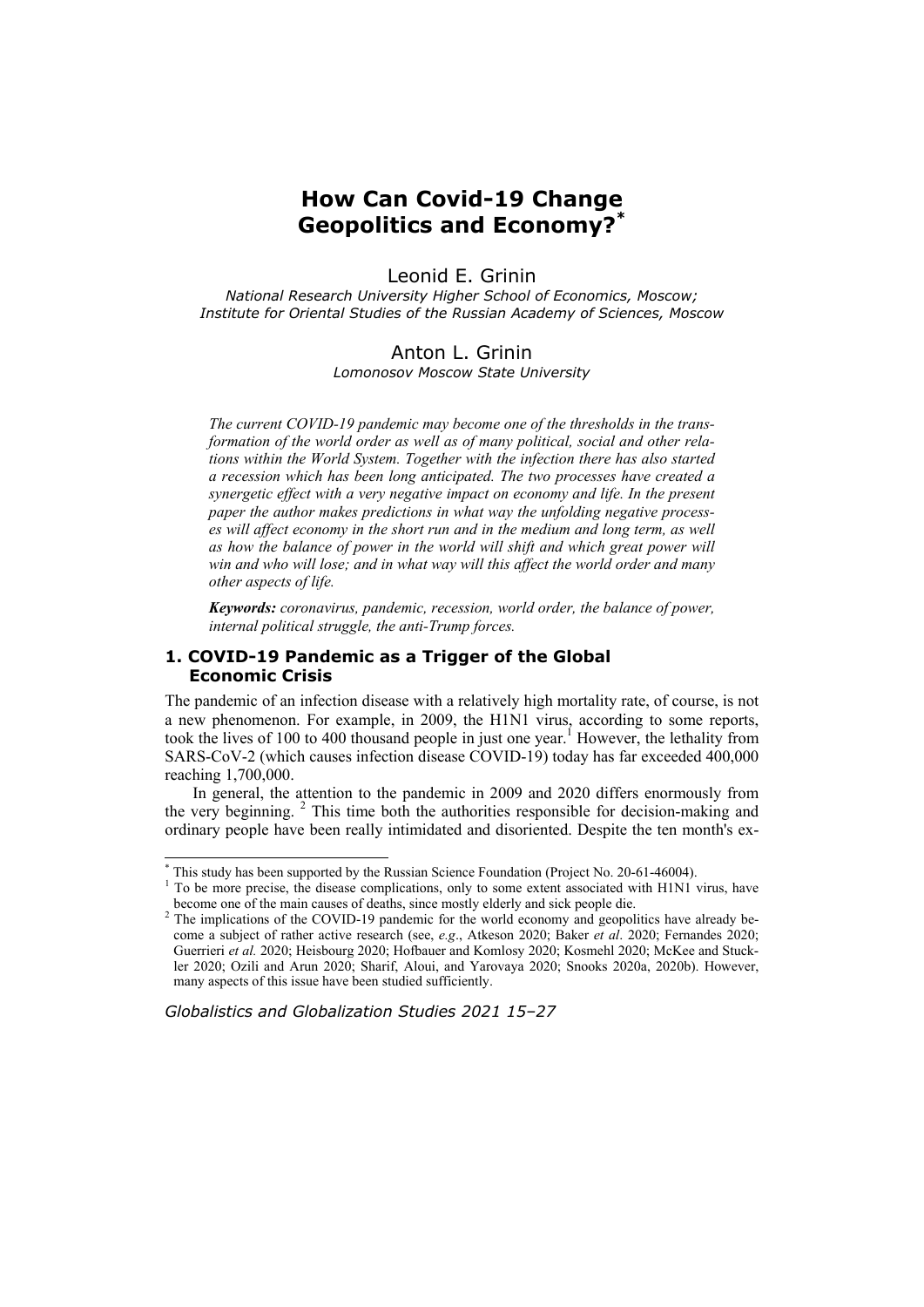perience of struggle with the pandemic, this disorientation is still obvious in the rushing from one measure to another with some of these measures being absurd and also in the actual admission of one's helplessness. But the main and fundamentally new point is the unprecedented measures to ensure population safety. These measures, which, perhaps, were applied before only during military actions, have produced and continue to produce a devastating effect on the economy of many countries and on the world economy in general. In fact, the quarantine measures were applied to a different extent almost everywhere.

It is very important to point out that the coronavirus pandemic has triggered the global economic crisis which we are going to analyze below.

Another important and even key point of the situation is the directed and coordinated action of the media (both national and global) which makes one think that there are some powerful and mostly supranational forces that try to make use of the pandemic for their own interests and goals. Although these forces do not reveal themselves openly, nevertheless, one may assume that some of them hope to reinforce their positions in the world pharmaceutical industry, in particular in the vaccine market. In this context, Bill Gates and Antony Fauci are especially often mentioned. The latter has been the director of US National Institute of Allergy and Infectious Diseases starting from 1984. Another force, which is objectively interested in the fear mongering, is the anti-Trump globalist-oriented coalition in the USA. One should admit that the democrats' plan has worked out, so the voting resulted in favour of Biden and democrats. However, the economic situation remains difficult. Even today the unemployment level in the United States stood at about 11 million unemployed persons (and in some periods it used to exceed 30 million). And it is obvious that the return of economy to normal state will be slow.

As early as in 2005, one of the authors of the present article formulated the main contradiction of the current epoch consisting in the opposition between global interests and the US parochial interests. The contradiction will increase also due to the fact that the US political forces more obviously use the foreign policy as a means to achieve domestic goals, especially to win at the elections (Grinin 2005: 17; 2018; Grinin and Korotayev 2020). At that the struggle of the larger part of the global community with growing egoism of America that ignores common interests, will form the major intrigue of the current global contradiction. After Donald Trump's coming to power this became especially obvious since the contradiction has expanded when the United States started to ignore even their allies' interests. After the democrats' return to power, this tendency will most probably increase in certain respects.

## **The Forthcoming Economic Crisis and the Pandemic**

It is known that economic development is cyclical in nature. In the most general sense, this is due to the fact that the opportunities for economic growth get exhausted for various reasons: resources become too expensive so that the competition for them intensifies while sales drop, credit is exhausted as well, financial bubbles inflate, production costs rise, *etc*. As a result, an economic cycle ends with a cyclical crisis, which may unfold in various forms. Crises are often associated with a collapse in stock prices, with a sharp drop in production, and with mass financial failures and bankruptcies. But sometimes crises are realized in the form of a relatively slow decline, which has a protracted nature. Like wars and revolutions, all crises have some common features, but at the same time, they unfold in different ways and each has its peculiar features. A crisis can be considered as a part of an economic cycle, when the potential for growth is temporarily exhausted while the propor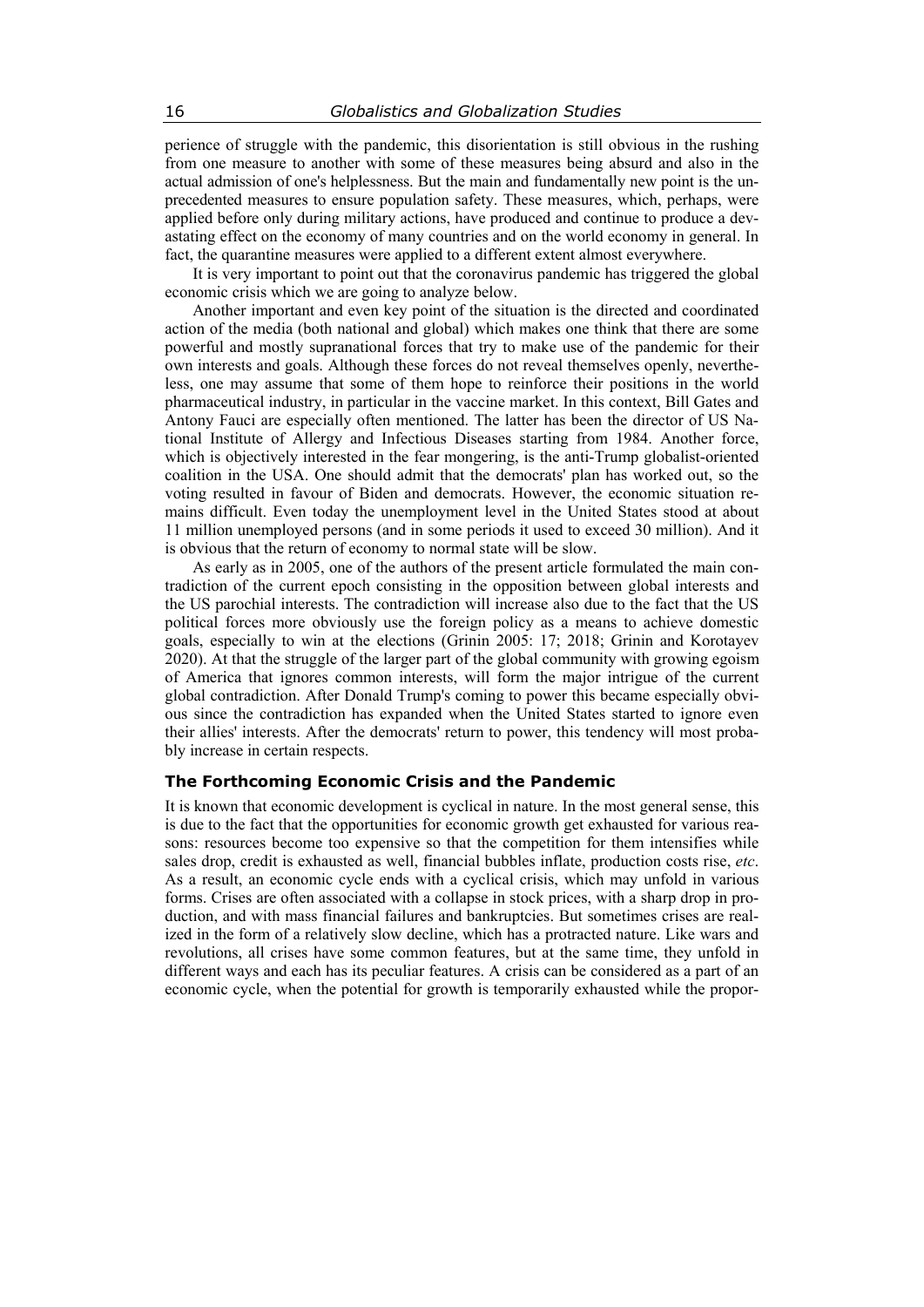tions which are more adequate for the society's available opportunities are forcibly restored. A crisis is just a part of a cycle when structural contradictions and inconsistencies in a society become insurmountable for a while, and then partially resolved, opening opportunities for the start of a new cycle. $3$ 

And this cyclical economic development has not been eliminated, despite all efforts. At the same time, various pro-cyclical and counter-cyclical actions of financial regulators and governments can significantly affect the nature of the economic cycle (also called the Juglar cycle, see Grinin, Korotayev, and Malkov 2016), in particular, shorten or extend its duration. In particular, in the 1950s and 1960s, by increasing the interest rates the Federal Reserve System (the Fed) affected economic cycles in the USA, which ended earlier than they should, and besides, the economic crises were mild and unpainful. Recently, on the contrary, the countercyclical measures have been very actively taken, in particular, through the interest rate reduction almost to zero or even negative figures, by artificially supported loans, active saturation of the market with finances, buy-back operations and by providing direct assistance to individual players. After the 2008 financial crisis, the scope of measures was enormous (and at the moment these measures became extraordinarily generous).

As a result, the main disproportions of the cycle preceding the 2008 financial crisis have not been eliminated, namely: the slowdown and even decline in labor productivity growth, over-lending of business and public spheres, excessive national debt, low or even reduced share of investments in GDP, reduction of the real sector of national economies and excessive role of the financial sector. On the contrary, the financialization of the world economy took on exaggerated proportions, which only exacerbated the weaknesses indicated early in this analysis. Hence, due to the cheap loans, one could observe the emergence of many enterprises with a weak ability to compete, which even were called 'zombie companies' and which yielded poor returns, not to mention their becoming innovative.

Consequently, the world economy has weakened, and growth rates have slowed. The global trade also began to slip. The growth rates were supported only by huge financial injections into economy. The global economic crisis actually reached its peak already in 2016, but thanks to the governmental and central banks efforts the bubbles would not deflate on the stock exchanges, and the economic growth was supported by the growing national debt and some fiscal measures (like, *e.g*., large tax cuts and amnesties in the USA). Thus, the onset of the crisis was delayed for three to four years. Like many other experts, we predicted the onset of the crisis around 2020 (Grinin and Korotayev 2014b, 2018). In 2019, the expectation of a recession became widespread, since all the resources were exhausted and the American and other countries' financial authorities undertook massive interventions to save the markets.

There is an important rule in the theory of economic cycles, which implies that some kind of a trigger is required to launch a crisis and go into a recession. And the larger the economic disproportions and contradictions, speculations and risk operations, the smaller trigger is needed. Two events coinciding in time triggered the current crisis of 2020: the oil price war and a sharp decline in oil prices and, to an even greater extent, the outbreak of the coronavirus pandemic. The pandemic became the main trigger of the economic cri-

<sup>&</sup>lt;sup>3</sup> For more details about the nature of economic crises, see Tugan-Baranovsky 1954; Mitchell 1927; Schumpeter 1939; Haberler 1964; Bernanke, Gertler, and Gilchrist 1998; Minsky 2005; Grinin, Korotayev, and Malkov 2016; Grinin, Korotayev, and Tausch 2016; Grinin and Korotayev 2014a.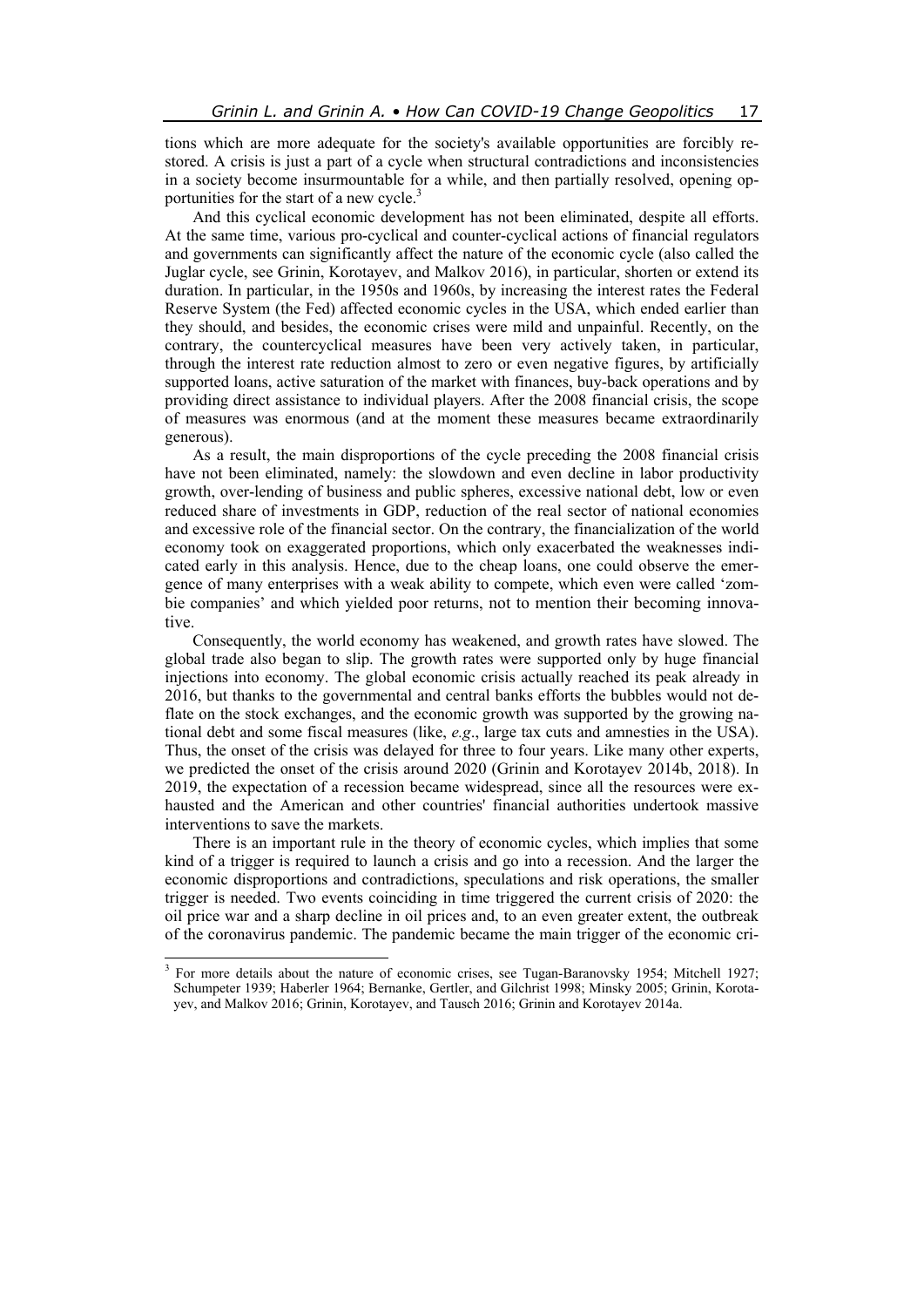sis and this occurred for almost the first time in the two-and-a-half centuries' history of world economic crises (although similar pandemics had some influence on the crises in the eighteenth century). And especially characteristic point of the current entering recession is that economy is undermined not by the economic but by political measures. However, we should repeat that even without pandemic the world economy would have entered a recession during this year.

#### **2. The Effects of the Pandemic on the World Economy in the Remaining Months of the Year**

In any case, the negative effect of the coronavirus pandemic has appeared enormous and will persist for a long time. In the second quarter of 2020 the USA suffered the worst drop: the number of new applications for unemployment (albeit under the new liberal rules) reached a catastrophic figure of 33 million, and the production decline reached 32 per cent compared to the first quarter (according to the American evaluation system).<sup>4</sup>

An extremely important point is that the outbreak of the coronavirus pandemic coincided with the collapse of stock markets, the drop in oil prices and the oil price war between Saudi Arabia and Russia, and, in general, with the start of recession, as mentioned above in this analysis. Both processes created a synergistic effect in terms of negative impact on economy. In March, the stock indices fell by more than 30 per cent. However, the subsequent development paths of the stock markets and real economy have dramatically diverged. The former have quite actively recovered by autumn and have even achieved new records. Meanwhile, the real economy, although it slightly recovered in the third quarter due to the partially eliminated lockdowns, still remains very far from recovery. And the world GDP fall was forecasted to achieve  $4-4.5$  per cent in 2020. <sup>5</sup> Respectively, certain decline or absent growth will be observed in most countries.<sup>6</sup>

Such a divergence between stock markets and real economy is explained by the fact that in the recent fifteen years the domination of financial sector in decision-making became obvious. Actually, the authorities' major task was to prevent the fall of stock markets for which sake the Central Banks make huge financial injections. In 2020, the FRS injected not less than three trillion dollars into the American stock markets, and considerably larger through indirect means.

The countries with fiat currencies somehow managed to maintain their economies by increasing domestic debt and emission. Countries that import oil and energy will be able to somewhat alleviate losses, but, of course, not completely. The positions of oil-exporting countries have deteriorated due to the decreasing demand for energy resources.

In many economies, the online sales have increased to the detriment of offline sales. And this trend may subsequently affect the deterioration of economies in many cities, exacerbate problems in national budgets, and also become one of the reasons for the growing unemployment. Significantly more noticeably than in other sectors of the world economy, in 2020 the negative consequences were observed in such sectors as international trade, international tourism, air and other transportation, and other similar sectors.

<sup>4</sup> URL: https://www.theguardian.com/business/2020/may/21/us-unemployment-figures-jobs-lost-coronavirus.  $\zeta$ 

World Economic Outlook, April 2020. URL: https://www.imf.org/en/Publications/WEO/Issues/2020/ 04/14/weo-april-2020.

<sup>&</sup>lt;sup>6</sup> For example, in Hong Kong, the spread of the SARS virus in 2003 caused serious damage to the economy, but it was followed by a very quick recovery.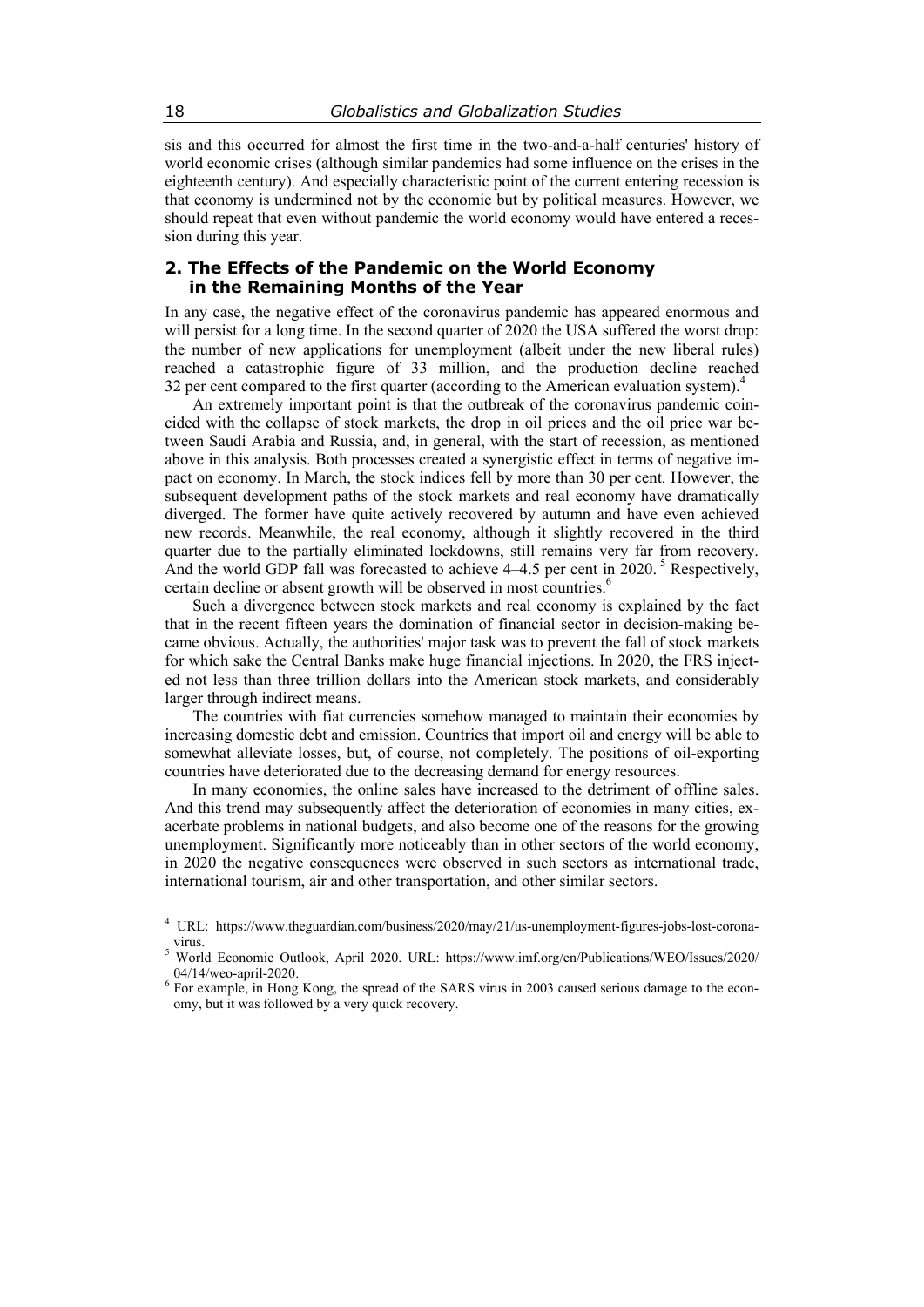Note that although the overall slowdown is observed everywhere, in almost all countries, however, the low-income countries generally slow down less than high-income ones, that is, they grow noticeably stronger than high-income countries. The latter as well as a number of oil-exporting countries, including Russia, obviously demonstrate a negative growth.

### **3. The Impact of the Pandemic on the Global Economy**

In addition to the above said, we trace the synergistic effect of the pandemic and recession on the changes in financial policies of the United States and other high-income OECD countries. The United States and Europe (and Japan conducted it some time ago) have now started to increase money issuance and domestic debt at an unprecedented scale. The FRS emission only for the year 2020 may amount the sums that have been emitted during the previous several years. In fact, there is a merge of financial authorities and the state's opportunities with large private funds and individual players. For a while, this had brought a positive effect and slightly slowed down the collapse of markets and contributed to their recovery. But this has been done only by reducing the rate of economic growth after 2020. This will be especially noticeable in the United States, where financial and political authorities will have to maintain stock markets and decrease interest rates, and take some measures to prevent bankruptcies, *etc*. All this will make the US economy less competitive, while the American people will still live more and more beyond their means (on the account of constantly growing debt). In the long run, this will weaken dollar. So, in the coming years, one can expect the introduction of negative interest rates in the United States; and also the US and Europe will likely borrow the Japanese practice when Central Banks directly purchase shares in the stock markets.

We can also observe an intensified competition between Trump and the Democratic Party regarding the question which side will give more money and assistance to the American citizens in 2020. Such populism has undoubtedly increased the US national debt by several trillion dollars (it can be assumed that by more than 3 trillion dollars) in just one year which can make the further growth of the US national debt almost uncontrollable, while the Fed is likely to become the main creditor. Similar processes will also intensify in Europe and Japan.

One can also expect a further slowdown of the economic growth in China after 2020, as well as an increase in the necessity for the Chinese leaders to change the economic model. This necessity emerged already more than ten years ago (see Grinin 2011, 2013; Grinin, Tsirel, and Korotayev 2015). However, it is highly doubtful that China is ready for a radical change in its economic model of GDP growth through excessive investment and boosting the economy with loans. Therefore, on the contrary, we can expect increased money issuance and all kinds of support for the economy, which will increase imbalances in it and create conditions for future systemic crises. It is also likely that falsifications of statistical data will expand and create the illusion of faster economic growth.

The weakening of the global economy, as well as of economies of high-income OECD countries, in comparison with the 2000s and even with the 2010s, perfectly fits the concept of a crisis-depressive phase of global economic development at the downswing phases of Kondratieff waves. So, at the moment we are passing through the downswing phase of the fifth Kondratieff wave (Grinin and Korotayev 2014a). We proceed from the fact that the governments and financial authorities of high-income OECD countries and China are not ready to let the recession spread in a natural way, so they intend to support thousands of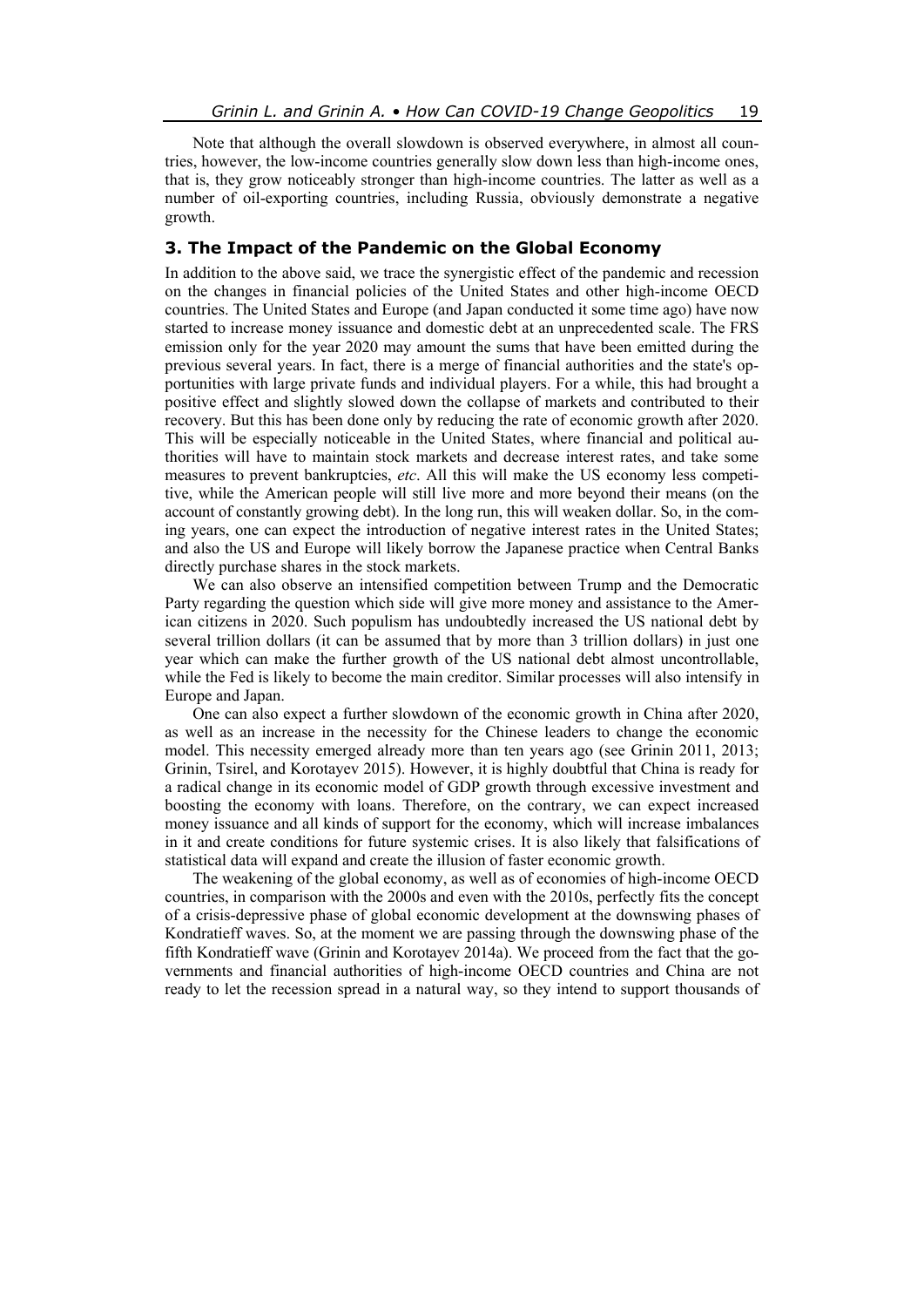economically doomed enterprises and unprofitable projects, greatly increase the injections of money into economy and support low, zero and even negative interest rates (this will probably allow simultaneously supporting the rapid growth of the national debt with less effort). Hence, one may expect that the new medium-term (7–11 years long) Juglar cycle will last longer.

If we consider that the recession began in 2020 (and it has started in terms of GDP while the stock exchanges have recovered), then the previous Juglar cycle lasted more than 11 years. This became possible only due to the easier monetary policy and the increase of national debts in the USA, high-income OECD countries and China, thus, there were made all possible attempts to push back the recession and to help potential bankrupts. Eleven years is a period which is considered to be the full term for a Juglar cycle. In general, the downswing phases of the medium-term cycles are somewhat longer than their upswing phases. Therefore, we can assume that the onset of the medium-term cycle, which is still in the phase of unfolding recession, will probably be also noticeably longer than the last one (2008–2020). It will be longer, because the states will try in every possible way to avoid the bursting of stock-exchange and other bubbles, entering the recession, liquidating low competitiveness firms, zombie companies, *etc.* from the market.

### **4. Which of the Great Powers Wins More, and Which Loses the Most from the Current Coronavirus Pandemic**

Early this year we have supposed that since in the USA the anti-Trump forces would try to actively use pandemic to gain additional scores in the election race, the USA may lose more than others. That is what has actually happened.

At the same time, China seems to have temporarily won, because it has opportunity to legally refuse unprofitable deals with the USA. We suppose that democrats will continue to implement the policy of constant pressure and demonizing China (similar to the US strategy towards Russia); however, for some time they will have other things to worry about. So China will have a kind of respite. In addition, China has won ideologically and raised the prestige by proving to Chinese people and many states that it is capable to take large-scale and effective measures to combat the epidemic. Today, China is one of those few countries that have managed to completely stop the spread of the epidemic. However, in future China will have hard times since the struggle with the USA will likely exacerbate (see below) and it is now clear that America is ready to use any means in the struggle with competitors.

Europe has obviously lost since it still remains under severe restrictions while its economy is falling.

Russia also faces increasing risks. The threats posed by long-lasting low oil prices and expanded by the unprecedented destruction of economy because of the self-isolation regime and disappearance of enterprises in the spring of 2020. As a result, the government took huge obligations to help economy and population. Besides, the inner demand has been decreasing for several years running. This makes the financial and economic and consequently political situation in the country quite uneasy.

In the medium term:

1) In general, the current major players may weaken while the countries with population growth and expanding economy may gradually gain strength.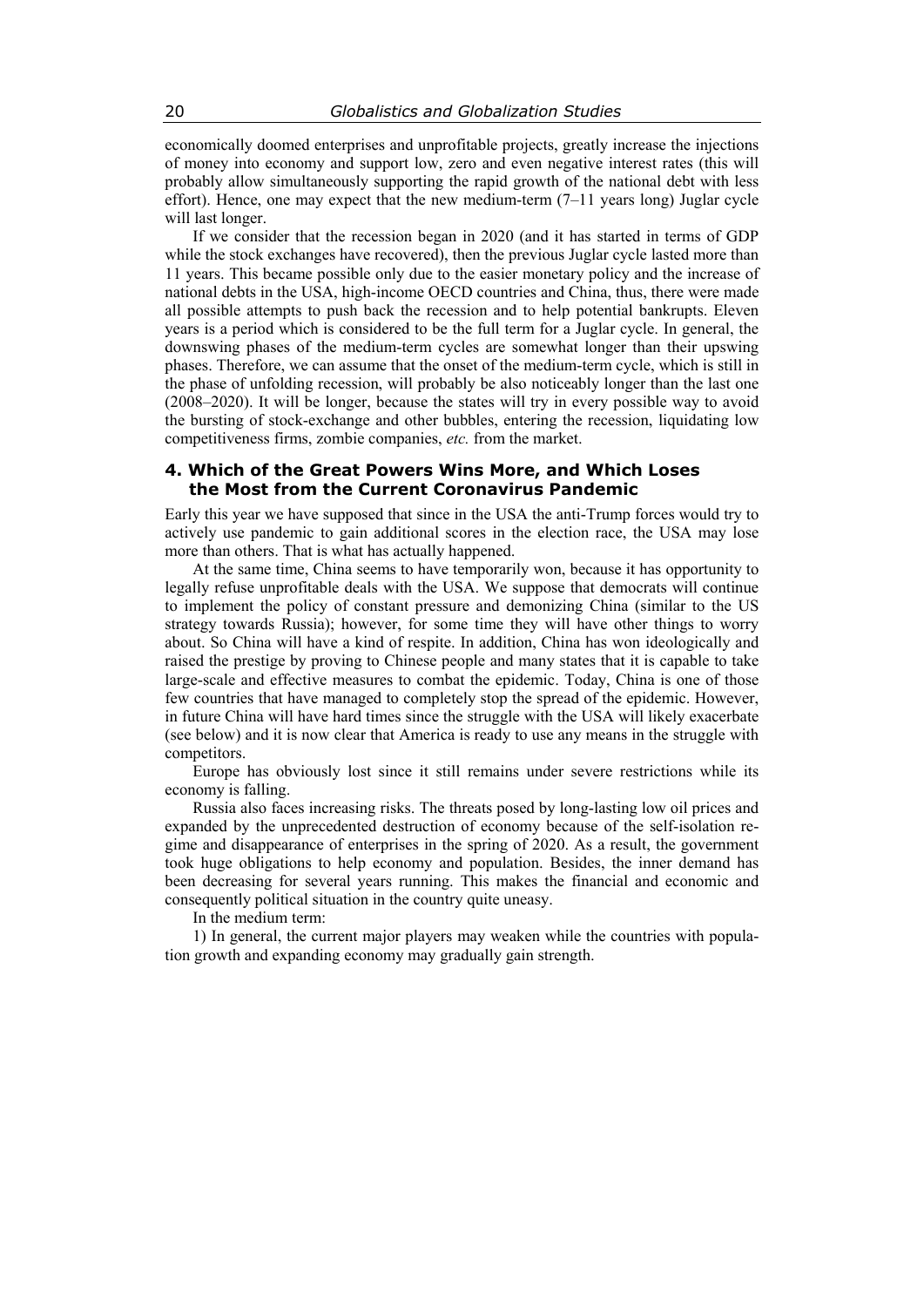2) The countries that do not have a freely convertible currency may start to withdraw from agreements which prevent their central banks from issuing currency. It may result in weakening the position of dollar, that is, the position of the United States.

3) Since the fight against coronavirus quarantine violators undoubtedly increased the ability of states to control their citizens through new artificial intelligence technologies. The digital control technologies (up to the digital 'slavery') are actively introduced both in the authoritarian countries, like China and Russia, and in Western countries.

## **5. The Global Balance of Power**

In the short term, this balance will hardly change; however, if the recession turns quite serious, then a gradual shift of the global balance of power will start. More precisely, the process will intensify, which has already been proceeding for a rather long time. In general, we denote this process as the World-System reconfiguration (Grinin and Korotayev 2012, 2016). It is associated with the gradual destruction of the former order based on the US hegemony and creation of conditions for the emergence of a new world order (Grinin, Ilyin, and Andreev 2016; Grinin, Korotayev, and Tausch 2016). Unfortunately, this process is 'natural', that is, spontaneous and destructive. And the current temporary abandonment of citizens' basic rights, temporary closure of borders, *etc.* along with the recession will provide an impetus for the forthcoming significant changes.

In particular, there may start the weakening of the current global and regional centers of power (probably, all of them but to varying degrees). In the USA, the internal struggle has reached the level of a hybrid civil war, which will weaken the country and make its foreign policy a complete 'hostage' to the internal political struggle.

It is clear that the USA is increasingly losing its leadership functions (see Kissinger 2001, 2014; Buchanan 2002; Kupchan 2002; Todd 2003; Wallerstein 2003; Mandelbaum 2005; Kennedy 2008; Zakaria 2008; NIC 2008, 2012; Lachmann 2010: 195, 197; Grinin 2010, 2019; Grinin and Korotayev 2010a, 2010b, 2015, 2020; Grinin, Korotayev, and Tausch 2016; Grinin L., Grinin A., and Korotayev 2017a; see also Komlosy and Hofbauer 2019). It is very important that this weakening has caused the global 'disorder' in recent years; moreover, it is the US actions that significantly impact this situation (Grinin L., Grinin A., and Korotayev 2017a, 2017b). The 'disorder' has even more increased after Trump came to power – among other things because of his aspiration to change the longstanding relationships (Grinin and Korotayev 2020).

We may argue that this evidences the exacerbation of the above-described contradiction. The democrats may accelerate this weakening in certain respects. For the purposes of the present forecast it is important to emphasize that in 2020, the coronavirus pandemic became a new turning point in changing the US position in the world. It will also be a new turning point in weakening the US hegemony and at the same time in strengthening the struggle against such changes. This can be manifested in intensified struggle to weaken potential rivals and undermine their positions in the world.

It is also important to indicate that the Republic and democracy underlying the U.S. political system contradict its imperial position. This contradiction is not superficial, but systemic, the Republic and democratic values will increasingly conflict with the Empire; thus, since the United States cannot renounce either the Republic or the Empire, all these factors will have a great and unpredictable impact on political processes in the United States and negatively translate into the world. In other words, the US enormous power over the world and thereby the resulting responsibility for the world order comes into a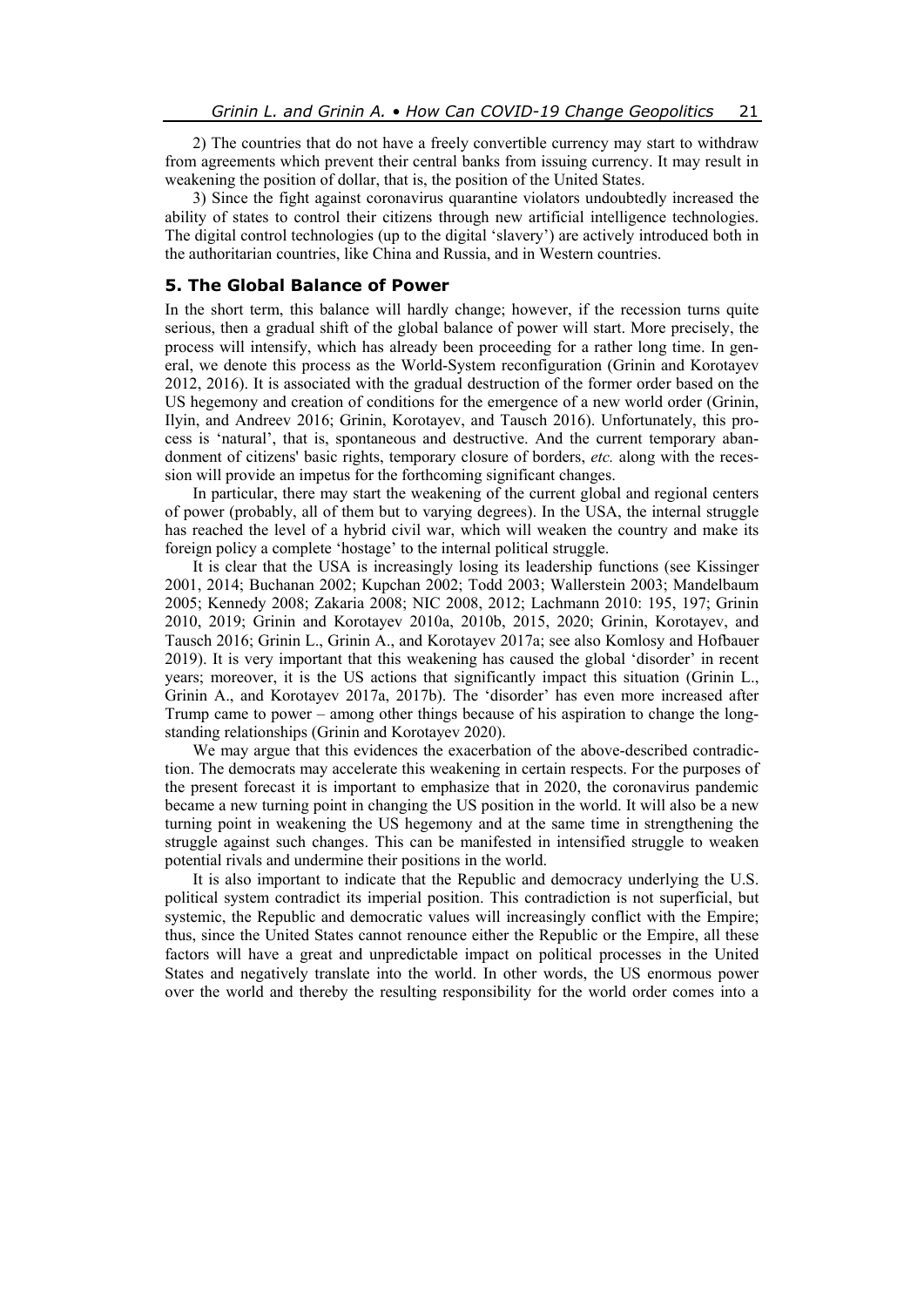violent contradiction with the archaic political system and actual irresponsibility of the American political establishment who tends to ignore the consequences of the foreign policy course, which relies primarily on intelligence services and power (a policy which has been called 'the big-stick policy'), but is not suitable for the rational governing of the Empire.7 This is a very important point for this analysis, since this contradiction between the US archaic political system and the foreign policy obligations will intensify and aggravate. Hence, in the near future some unexplained 'zigzags' and turns in the US foreign policy are quite probable irrespective of which administration comes to power.

In particular, one may expect that the United States will reinforce their anti-Chinese policy, and use any pretext against China. The United States are already playing a card of the Chinese responsibility for the spread of coronavirus under the pretext of allegedly wrong actions taken by China, which harmed the United States. These twists may involve the relations with countries which traditionally consider themselves as the US allies. At first, the democrats may improve the relations with allies and return to the Paris agreement, but in general in the coming years the latter may expect deterioration of relations with the USA along with new financial requirements, forbidden contacts with Russia and other countries and even sanctions. The United States may become even more impossible to negotiate with than they used to be in recent years. The COVID-19 epidemic may become an important threshold in the growing struggle between the so-called globalists (representatives of the largest American business and finance oriented at the global market) and the business structures, focused on the US domestic consumption market and industrial sector.

Since the internal struggle fully involves the American foreign policy interests, there are concerns that in the coming four years the party struggle in the USA will follow the already tested scenario, yet instead of Russia they will demonize China (but of course, Russia will not be forgotten either). Consequently, the attempts to punish PRC may lead to increasing tensions in the World System which will undoubtedly shake the existing world order and significantly polarize the world. In countries like Russia, the current problems can completely halt economic growth, which will lead to their loss of economic power, which they may try to compensate by a more active and somewhat aggressive foreign policy. However, in the medium term, the deterioration of the economic situation in Russia can lead to an aggravation of the internal political situation and increase the threat of social and political destabilization (which has already started in Belarus).

Saudi Arabia may face not less difficult situation especially in case of long-lasting low oil prices. The Saudis have already started to take unpopular fiscal measures. The country may face the revival of behind-the-scenes political power struggle; meanwhile, the decrease of their currency reserves may reduce the Saudi authority in the Arab world.

It should be noted that changes in the world order and the crisis-depressive development (which we expect in the medium term and partly in the long term<sup>8</sup>) are very closely related. It is in such periods of weak economic development that turbulent phenomena intensify in world politics, the world order is shaken, and the search for some new principles begins. It should be added that according to the theory of production revolutions

<sup>&</sup>lt;sup>7</sup> About archaic features of the American political system and its considerable weaknesses see Friedman 2011: Ch. 1; Lachmann 2010: Ch. 7; Grinin and Korotayev 2020.

<sup>8</sup> Conditionally, we consider the medium term to last for about ten years and long-term – from 10 to 30 years.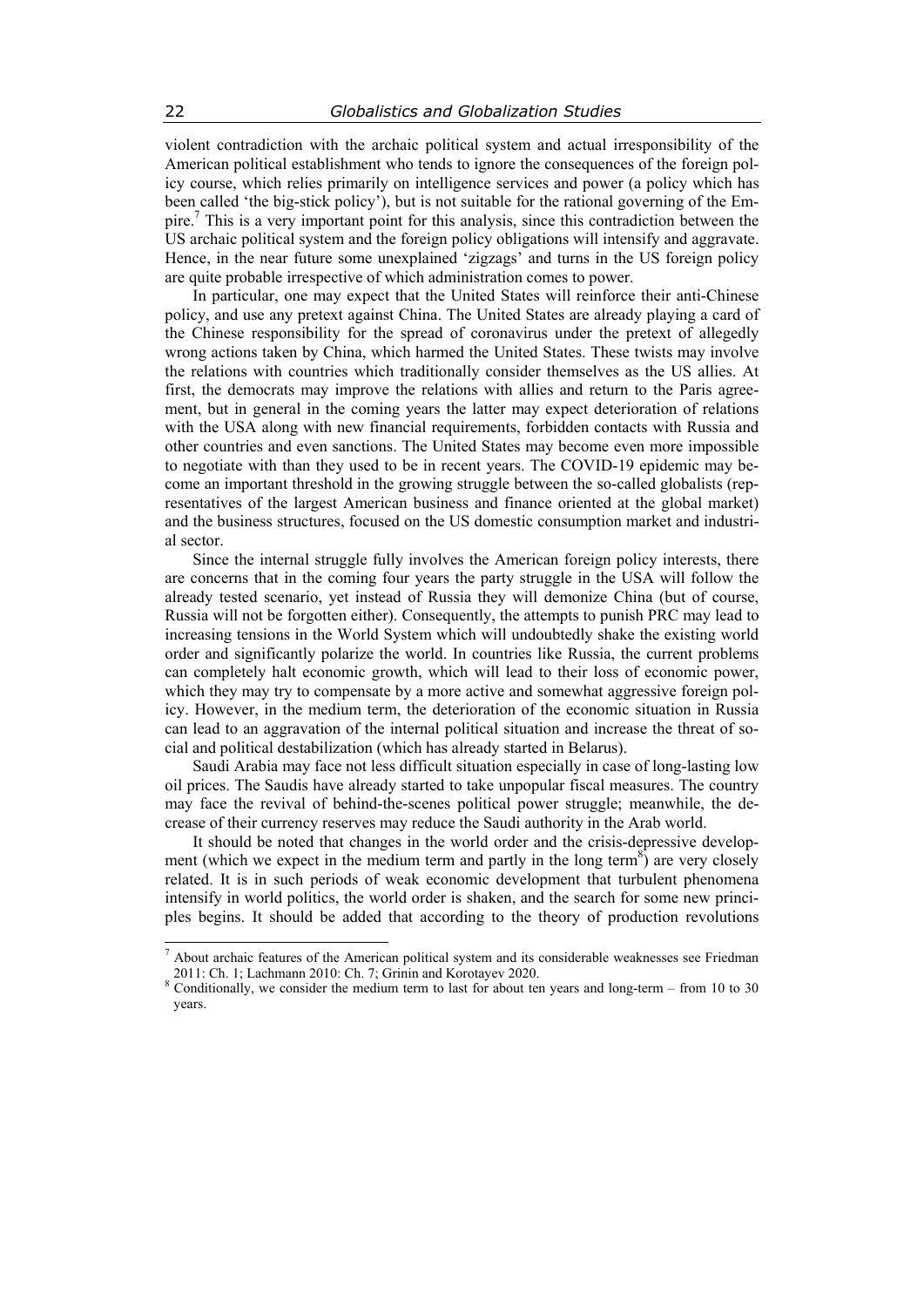(Grinin L., and Grinin A. 2015, 2016a, 2016b; Grinin L., Grinin A., and Korotayev 2017a, 2017b, 2020), the modern era attributes to the third revolution – the Cybernetic (after the Agricultural/Neolithic and Industrial Revolutions).<sup>9</sup>

This revolution has three phases. The first phase (of rapid innovative development) lasted between 1955 and 1990. The next phase of rapid innovative technological development is expected to start between 2030 and 2040. It will merge with the sixth technological paradigm, which is formed as a result of the sixth Kondratieff wave (about the Cybernetic Revolution and the sixth Kondratieff wave see Grinin L., and Grinin A. 2015, 2016a, 2016b; Grinin, Korotayev, and Tausch 2016; Grinin L., Grinin A., and Korotayev 2017a, 2017b, 2020). The period from the 1990s to the 2030s is the intermediate phase of the Cybernetic Revolution.

This phase has certain characteristics, namely: 1) there are less breakthrough technological innovations but they are improved and diffused faster and more actively in the majority of countries throughout the world.<sup>10</sup> 2) For a new technological breakthrough to occur, it is necessary to equalize the level of development of countries around the world. This is exactly what has been happening, so the low-income countries are catching up with high-income countries due to the fact that the growth rates in the former are noticeably higher than in the latter. We define this process as the Great Convergence (Grinin and Korotayev 2015). And we expect it to continue in the 2020s. 3) For a new technological breakthrough to occur, the World-System center should weaken and many old political, social, international relations must be changed. All this can happen only due to the phenomenon, which we defined above as the World-System reconfiguration. Respectively, this reconfiguration consists in pulling up the political component of the modern world to the economic one (which is far ahead of the political one [Grinin L., and Grinin A. 2015; Grinin and Korotayev 2012, 2016]). It is clear that economic and financial globalization has gone much further than political globalization. Accordingly, the pulling up of the political component is a painful, turbulent, conflict, and sometimes revolutionary process. It is no accident that globalization has stalled in its old form. Economic globalization regresses (let us remember at least the introduction of import tariffs and the virtual collapse of the WTO, so coronavirus has completely drew globalization back), while the political one 'clears its way' to move forward. The pulling up of the political component will be carried out as a result of the started formation of a new world order. But for this purpose, it is necessary to destroy the old order and of course, this is a painful and dangerous process. The coronavirus pandemic is another step in this direction. It follows from what has been said that the next  $10-12$  years or more are expected to be economically and politically difficult and conflicting; one can also expect the rise of new major players, here we mean India in the first place.

Thus, we will expect a stable rise only in the early 2030s, when the new sixth Kondratieff wave may start. However, it is hard to say how strong the economies and financial sectors will be. It is possible that markets will burst much earlier despite all the efforts of governments. In this case, one can expect not one long, but two short business cycles.

<sup>&</sup>lt;sup>9</sup> Not to be confused with the popular but unscientific idea of the Fourth Industrial Revolution.

<sup>&</sup>lt;sup>10</sup> Examples: very large computers in the starting phase in 1950–1970 and very small personal computers in the 2020s. A similar pattern can be observed with respect to mobile phones. While in the 1950–1970s the innovative technologies appeared mainly in high-income OECD countries, however, in the 1990–2020s all these innovations quickly spread to less developed countries.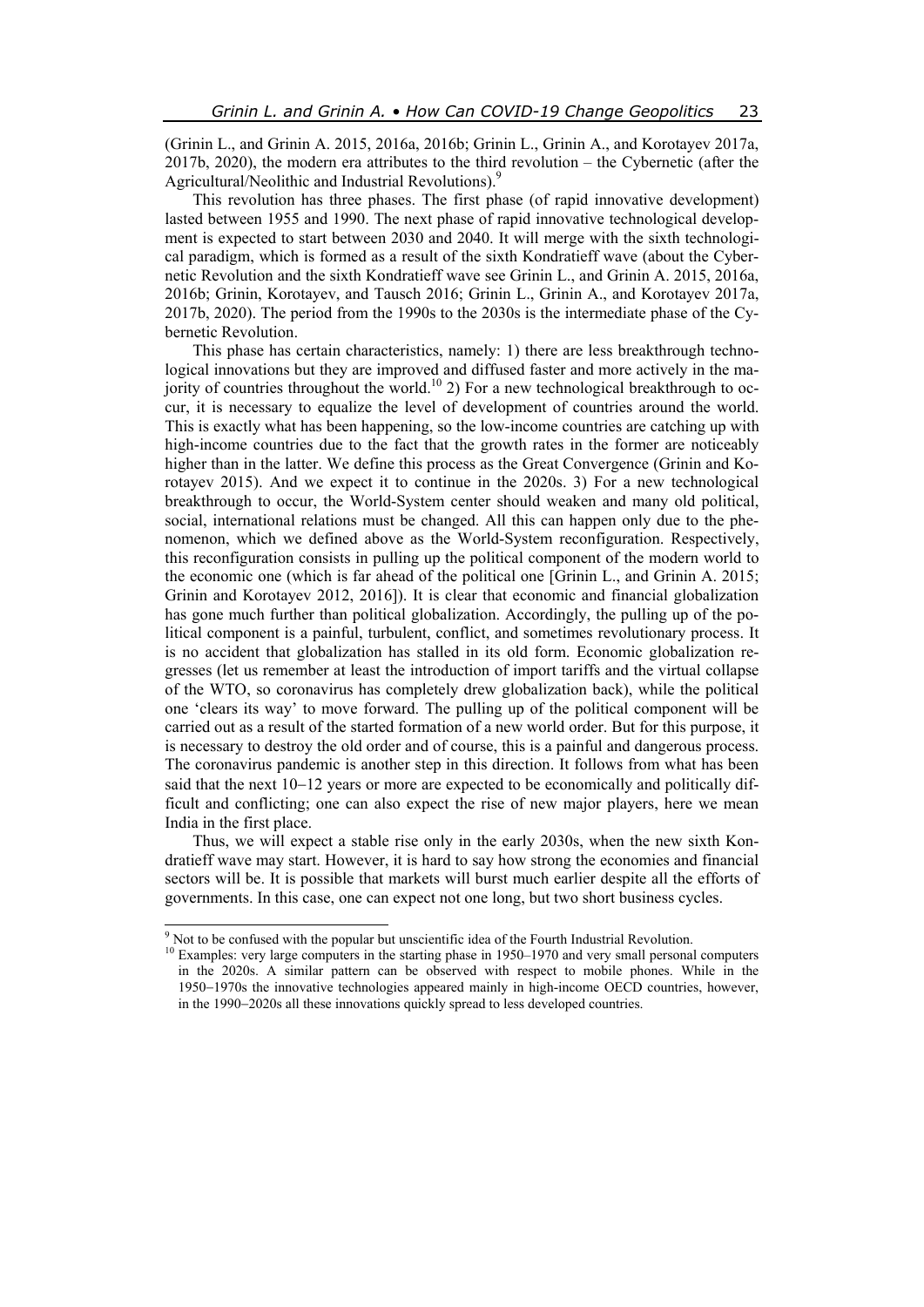## **Final Remarks**

According to our forecasts (Grinin L., Grinin A., and Korotayev 2017a, 2017b), the sixth technological paradigm (that will support the upswing of the  $6<sup>th</sup>$  Kondratieff wave) will be produced by the so-called MANBRIC-convergence, that is, the convergence of the following technologies:

- Medical technologies;
- **A**dditive technologies (3D printers, *etc*.);
- Nano technologies;
- Biotechnologies;
- **R**obotics;
- Information technologies;
- Cognitive technologies (including AI).

We also anticipate that the core of the MANBRIC paradigm will be constituted by medical technologies. We also argue that the formation of this paradigm will be characterized by the breakthrough in medical technologies which will be capable to combine many other technologies into a single system of MANBRIC-technologies.

Let us note that the COVID-19 pandemic has given an obvious impetus to the intensification of medical research and related MANBRIC-technologies along with the increasing funding of such researches and attention to them. Thus, paradoxically, the fight against the pandemic may speed up the emergence of the new technological paradigm and, thus, the onset of the upswing of the new (sixth) Kondratieff wave.<sup>11</sup>

#### **References**

- **Atkeson, A. 2020.** *What will be the Economic Impact of COVID-19 in the US? Rough Estimates of Disease Scenarios* (No. w26867). National Bureau of Economic Research.
- **Baker, S. R., Bloom, N., Davis, S. J., and Terry, S. J. 2020.** *Covid-Induced Economic Uncertainty* (No. w26983). National Bureau of Economic Research.
- **Bernanke, B., Gertler, M., and Gilchrist, S. 1998.** *The Financial Accelerator in Quantitative Business Cycle Framework*. Cambridge, MA: NBER.
- **Buchanan, P. J. 2002.** *The Death of the West: How Dying Populations and Immigrant Invasions Imperil Our Country and Civilization*. New York: St. Martin's Griffin.
- **Fetzer, T., Hensel, L., Hermle, J. and Roth, C. 2020.** *Coronavirus Perceptions and Economic Anxiety*. arXiv preprint arXiv:2003.03848.
- **Fernandes, N. 2020.** *Economic Effects of Coronavirus Outbreak (COVID-19) on the World Economy.* Available at SSRN 3557504.
- **Friedman, G. 2011.** *The Next Decade: Where we've been... and Where we're Going*. New York, NY: Anchor.
- **Glynn, S. 2020.** The Geopolitics of COVID-19. *Green Left Weekly* (1258): 12.
- **Grinin, L. E. 2010.** Which Global Transformations would the Global Crisis Lead to? *Age of Globalization* 2: 31–52.
- **Grinin, L. 2011.** Chinese Joker in the World Pack. *Journal of Globalization Studies* 2(2): 7–24.
- **Grinin, L. 2013.** The Tiger and the Dragon. Development Models and Perspectives of India and China. *Journal of Globalization Studies* 4(1): 5–31.

 $11$  Note that some rather congruent ideas have already been expressed by Hannes Hofbauer and Andrea Komlosy (see Hofbauer and Komlosy 2020).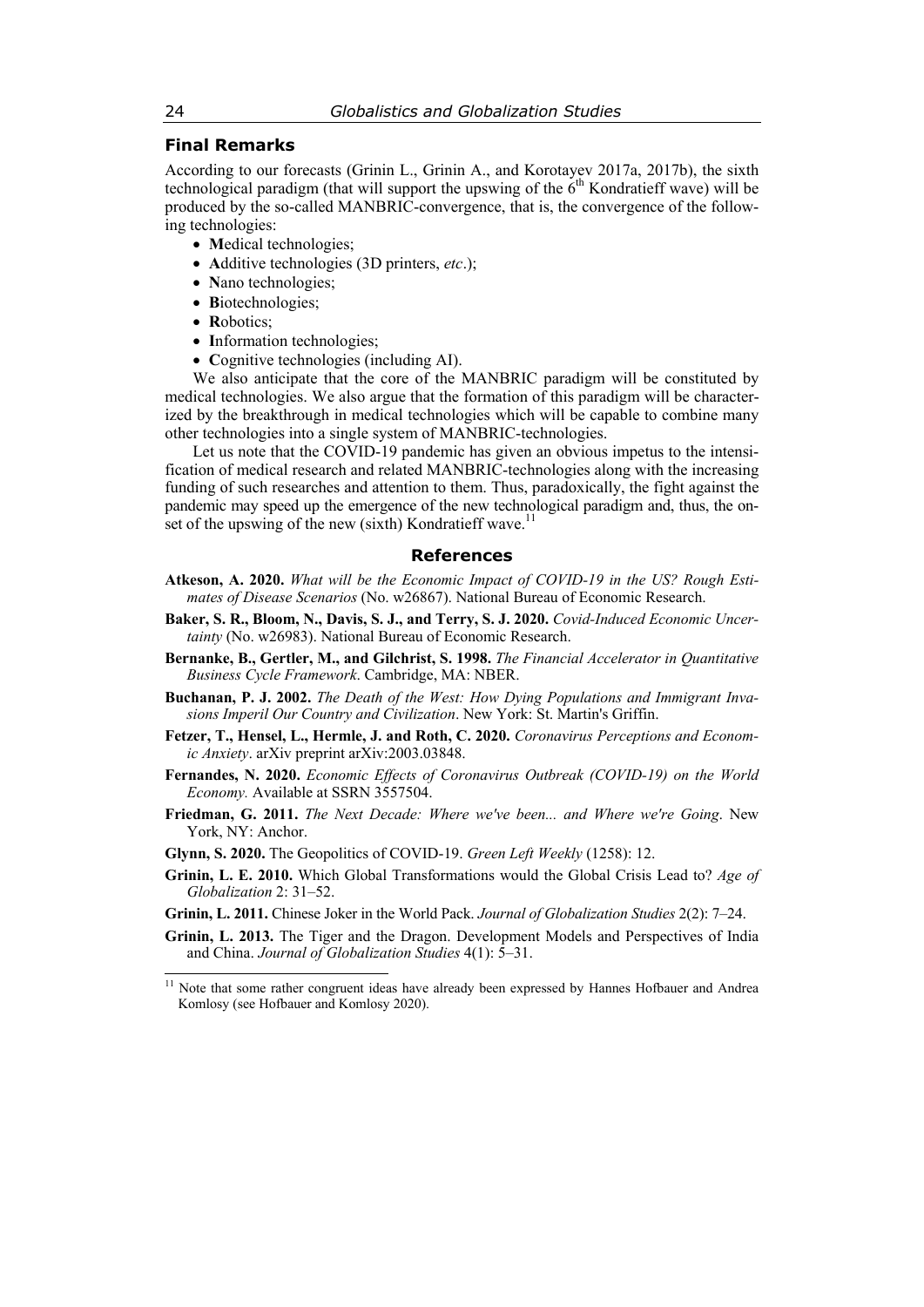- **Grinin, L. 2019.** Revolutions in the Light of Historical Process. *Social Evolution & History* 18(2): 260–285.
- **Grinin, L., and Grinin, A. 2015.** Global Technological Perspectives in the Light of Cybernetic Revolution and Theory of Long Cycles. *Journal of Globalization Studies* 6(2): 119–142.
- **Grinin, L., and Grinin, A. 2016a.** *The Cybernetic Revolution and the Forthcoming Epoch of Self-Regulating Systems*. Moscow: Moscow branch of 'Uchitel' Publishing House.
- **Grinin, L., and Grinin, A. 2016b.** The Sixth Kondratieff Wave and the Cybernetic Revolution. In Grinin, L. E., Ilyin, I. V., Herrmann, P., and Korotayev, A. V. (Eds.), *Globalistics and Globalization Studies: Global Transformations and Global Future.* Yearbook (pp. 337–556). Volgograd: 'Uchitel' Publishing House.
- **Grinin, L., Grinin, A., and Korotayev, A. 2017a.** Forthcoming Kondratieff Wave, Cybernetic Revolution, and Global Ageing. *Technological Forecasting and Social Change* 115: 52–68.
- **Grinin, L., Grinin, A., and Korotayev, A. 2017b.** The MANBRIC-Technologies in the Forthcoming Technological Revolution. In Devezas, T., Leitão, J., and Sarygulov, A. (Eds.), *Industry 4.0: Entrepreneurship and Structural Change in the New Digital Landscape* (pp. 243–261). Heidelberg – New York – Dordrecht – London: Springer.
- **Grinin, L., Grinin, A., and Korotayev, A. 2020.** A Quantitative Analysis of Worldwide Long-Term Technology Growth: From 40,000 BCE to the Early 22<sup>nd</sup> century. *Technological Forecasting and Social Change* 155 (June): 119955.
- **Grinin, L. E., Ilyin, I. V., and Andreev, A. I. 2016.** World Order in the Past, Present, and Future. *Social Evolution and History* 15(1): 58–84.
- **Grinin, L. E., and Korotayev, A. V. 2010a.** Will the Global Crisis Lead to Global Transformations? 1. The Global Financial System: Pros and Cons. *Journal of Globalization Studies* 1(1): 70–89.
- **Grinin, L., and Korotayev, A. 2010b.** Will the Global Crisis Lead to Global Transformations? 2. The Coming Epoch of New Coalitions. *Journal of Globalization Studies* 1(2): 166–183.
- **Grinin, L., and Korotayev,, A. 2012.** Does 'Arab Spring' Mean the Beginning of World System Reconfiguration? *World Futures: The Journal of Global Education* 68(7): 471–505.
- **Grinin, L., and Korotayev, A. 2014a.** Interaction between Kondratieff Waves and Juglar Cycles. In Grinin, L. E., and Devezas, T. C., and Korotayev, A. V. (Eds.), *Kondratieff Waves. Juglar – Kuznets – Kondratieff* (pp. 25–95). Volgograd: 'Uchitel' Publishing House.
- **Grinin, L. E., and Korotayev, A.V. 2014b.** The Inflationary and Deflationary Trends in the Global Economy, or 'the Japanese Disease' is Spreading. *Journal of Globalization Studies* 5(2): 152–173.
- **Grinin, L., and Korotayev, A. 2015.** *Great Divergence and Great Convergence. A Global Perspective*. Heidelberg – New York – Dordrecht – London: Springer.
- **Grinin, L. E., and Korotayev, A. V. 2016.** MENA Region and the Possible Beginning of World System Reconfiguration. In Erdoğdu, M. M., and Christiansen, B. (Eds.), *Comparative Political and Economic Perspectives on the MENA Region* (pp. 28–58). Hershey PA: Information Science Reference, An Imprint of IGI Global.
- **Grinin, L. E., and Korotayev, A. V. 2018.** The Future of the Global Economy in the Light of Inflationary and Deflationary Trends and Long Cycles Theory. *World Futures: Journal of General Evolution* 74(2): 84–103.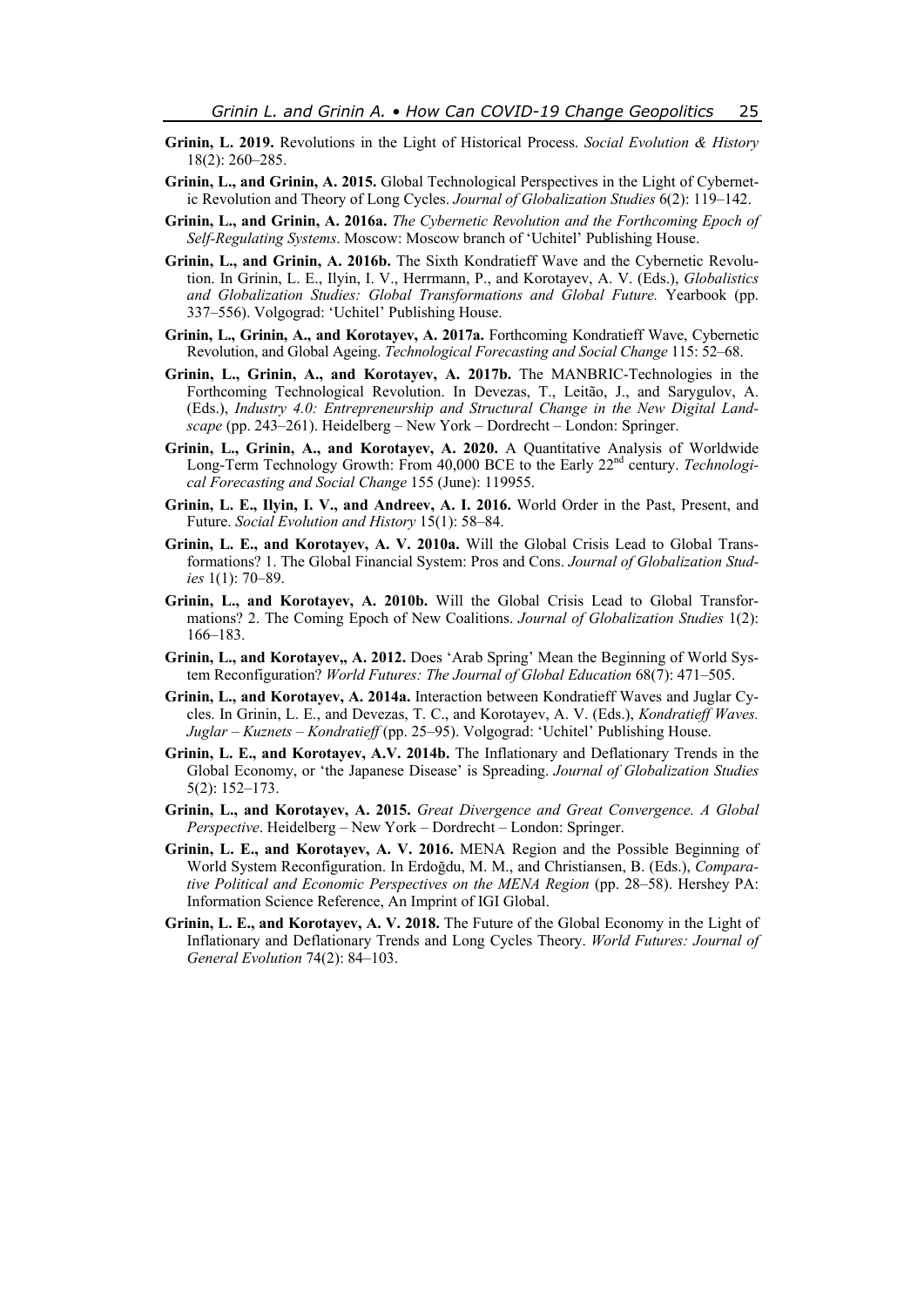- **Grinin, L. E., and Korotayev, A. V. 2020.** Seven Weaknesses of the U.S., Donald Trump, and the Future of American Hegemony. *World Futures*. DOI: 10.1080/02604027.2020. 1801309.
- **Grinin, L., Korotayev, A., and Malkov, S. 2016.** The Mathematical Model of Juglar Cycles and the Current Global Crisis. In Grinin, L. E., Devezas, T. C., and Korotayev, A. V. (Eds.), *Kondratieff Waves: Cycles, Crises, and Forecasts* (pp. 14–64). Volgograd: 'Uchitel' Publishing House.
- **Grinin, L., Korotayev, A., and Tausch, A. 2016.** *Economic Cycles, Crises, and the Global Periphery.* Springer International Publishing.
- **Grinin, L., Tsirel, S., and Korotayev, A. 2015.** Will the Explosive Growth of China Continue? *Technological Forecasting and Social Change* 95: 294–308.
- **Guerrieri, V., Lorenzoni, G., Straub, L., and Werning, I. 2020.** *Macroeconomic Implications of COVID-19: Can Negative Supply Shocks Cause Demand Shortages?* (No. w26918). National Bureau of Economic Research.
- **Haberler, G. 1964.** *Prosperity and Depression. Theoretical Analysis of Cyclical Movements*. Cambridge, MA: Harvard University Press.
- **Heisbourg, F. 2020.** From Wuhan to the World: How the Pandemic Will Reshape Geopolitics. *Survival* 62(3): 7–24.
- **Hofbauer, H., and Komlosy, A. 2020.** Corona-Krise: Anschub für eine kybernetische Wende. *Telepolis* 20.05.2020. URL: https://www.heise.de/tp/features/Corona-Krise-Anschub-fuereine-kybernetische-Wende-4723168.html.
- **Kennedy, P. 2008.** Is this the End of the American Era? *The Sunday Times*, October 12. URL: http://www.thesundaytimes.co.uk/sto/news/world\_news/article241555.ece.
- **Kissinger, H. 2001.** *Does America Need a Foreign Policy? Toward a Diplomacy for the 21st Century*. New York: Simon & Schuster.
- **Kissinger, H. 2014.** *World Order*. New York: Penguin Press.
- **Komlosy, A., and Hofbauer, H. 2019.** Peripheralization and Catching Up in Eastern Europe in Historical Perspective. *Social Evolution & History* 18(1): 94–109.
- **Kosmehl, M. 2020.** *Geopolitical Symptoms of COVID-19: Narrative Battles within the Eastern Partnership*. Bertelsmann/Stiftung Policy Brief 08.04.2020.
- **Kupchan, C. A. 2002.** *The End of the American Era*. New York, NY: Knopf.
- **Lachmann, R. 2010.** *States and Power*. Malden–Cambridge, UK: Polity Press.
- **Mandelbaum, M. 2005.** *The Case for Goliath: How America Acts as the World's Government in the Twenty-First Century*. New York, NY: Public Affairs.
- **McKee, M., and Stuckler, D. 2020.** If the World Fails to Protect the Economy, COVID-19 will Damage Health not Just Now but also in the Future. *Nature Medicine* 26(5): 640–642.
- **Minsky, H. P. 2005.** *Induced Investment and Business Cycles*. Cheltenham, UK Northampton, MA: Edward Elgar.
- **Mitchell, W. C. 1927.** *Business Cycles: The Problem and its Setting*. New York: NBER.
- **NIC National Intelligence Council. 2008***. Global Trends 2025: A Transformed World*. Washington, DC: National Intelligence Council.
- **NIC National Intelligence Council. 2012.** *Global Trends 2030: Alternative Worlds*. Washington, DC: National Intelligence Council. URL: www.dni.gov/nic/globaltrends.